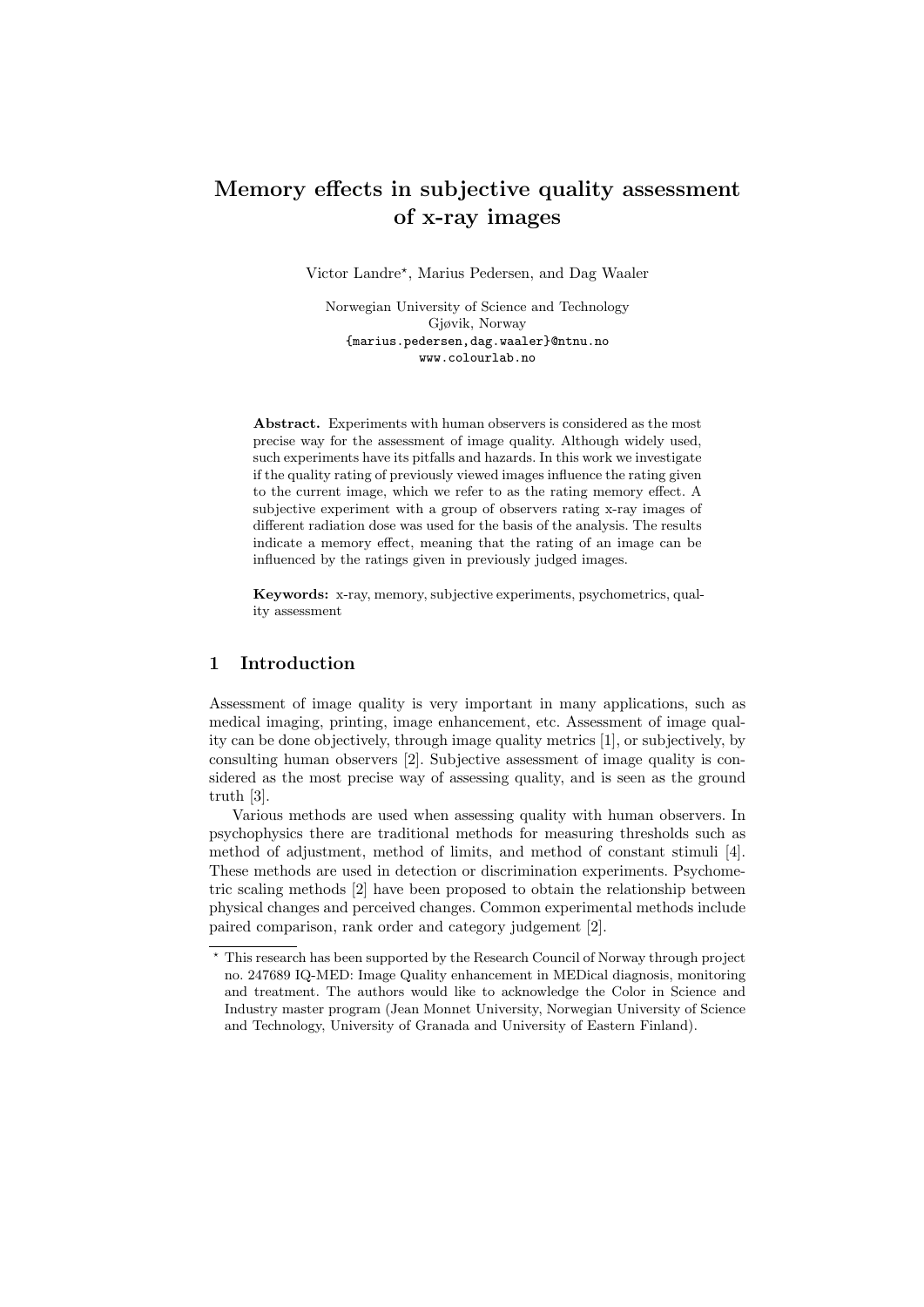In most, if not all, psychometric experiments the observers are shown a set of images that are rated. In this work we focus on category judgement experiment, in which the observer is shown an image and is instructed to rate it according to a scale. Then a new image is shown, and the observer is asked to rate it according to the same scale. This is repeated until all images in the set have been rated. We investigate if the rating given to one image is influenced by the ratings of the previously rated images. We refer to this as the memory effect.

Most, if not all, statistical analysis of the results from subjective experiments are based on the assumption that the ratings are independent. If there is a memory effect, then this assumption does not hold, making the standard statistical analysis "useless" [5, 6]. In quality control testing it is common to include visual assessment [7], and if memory effects are present, this might influence the outcome of such tests.

The paper is organized as follows: first relevant background, then we present the experimental setup, before results, and conclusion.

## 2 Background

We start by introducing work related to still images, then work related to videos, and at last work on decision making.

### 2.1 Still images

Hoßfeld et al. [8] carried out an experiment with observers to study the impact of quality changes in web browsing. They found that the memory effect is a relevant quality of experience factor.

Short-term memory plays an important role in for example pair comparison experiments, where two images are shown at the time. An observer cannot scrutinise both images at the same time, since viewing one image will automatically place the other in the peripheral field making it substantially less detailed [9]. Because of this, one needs to rely on short-term memory when judging the quality the images, resulting in that a limited quantity of information from the two images can be compared at a time [10].

There has also been work related to long-term memory effects and its influence on image quality [11–13]. However, in this paper we focus on the short-term memory effects. Work has also shown that there is a difference between expert and non-expert observers in psychometric experiments [14, 15]. Le Moan et al. [16] compared two different setups for paired comparison experiments, showing that the results between the two setups were significantly different.

## 2.2 Video

For video the working memory, or recency, and its impact on video quality has been studied by several researchers [17, 18]. Alridge et al. [17] evaluate this effect on video quality on subjective experiment. Their experimental method consists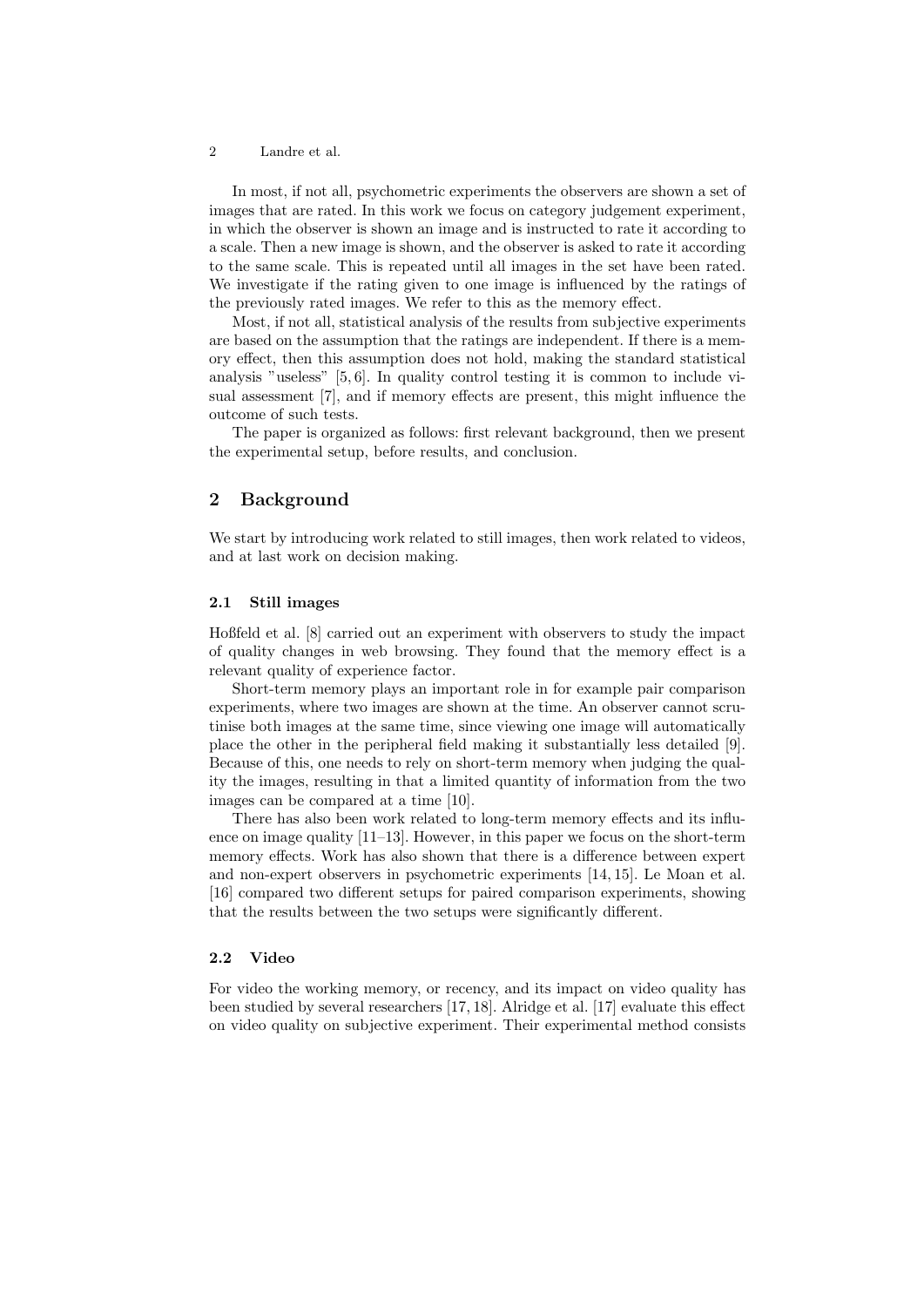of showing 30 seconds of a video with increasing or decreasing the quality. They asked the observers to rate the overall quality judgement on a 5 point scale at the end of the video. They evaluated the data using a Mean Difference Score between the ratings and the reference video. The results of this work showed that subjects tended to forgive the bad section by averaging the quality over all the period of the test, and were strongly influenced by what they see in the last section of 10 seconds. In their study they found that the prior information 20 or 30 seconds to the end seem to not influencing the weighting of the final rating.

Seferidis et al. [19] tried to quantify the "forgiveness effect", like the recency memory they evaluated it using videos. The authors introduced a forgiveness factor that adjusted the results obtained from short sessions 10-30 seconds to real-world viewing condition.

Hands and Avons [18] showed 30 seconds sequence films with poor-quality at the beginning or at the end ; and asked the observers to rate continuously the quality during the observation. They found that the ratings changed more slowly following an improvement in quality than following a sudden impairment. They also investigated the duration of the impairment and its effect on observers, and they found that the duration is not cared by the participants, this effect is call "duration neglect".

A study from Pinson and Wolf [20] using videos showed that perception can be affected by the time spending looking the sample. They showed evidence that the human memory effect for quality estimation is limited to about 15 seconds. No significant memory effect occurred after 8 to 9 seconds, there is a low correlation between 1 and 3 sec, and that the correlation were high between 7 and 9 seconds.

Huynh-Thu et al. [21] investigated the difference between discrete and continuous scales. According to their results based on videos they found that most observers tend to align their ratings with the labels, but some observers appear to distribute their ratings more evenly across the scale. This indicates the existence of individual response styles. In conclusion the authors assume that the absolute category rating method, with careful design and proper instruction produce very repeatable subjective results even across different scales.

Ickin et al. [22] studied the challenges in assessing the perceived quality of mobile-phone based video. They found that the extremely good quality videos are remembered better, even if there are intermediate parts with varying qualities.

There is some evidence that viewers have non-symmetrical memory in that they are quick to criticize degradations in video quality but slow to reward improvements [23].

### 2.3 Decision making

Quality evaluation is a decision making process. Klapproth [24] reviewed the principal literature related to duration of the expected delay for realizing the options, and the time available to reach a decision. They show the relationship between decision making and time in different aspects. They show that physical (objective) time matters and has been related to decision making often and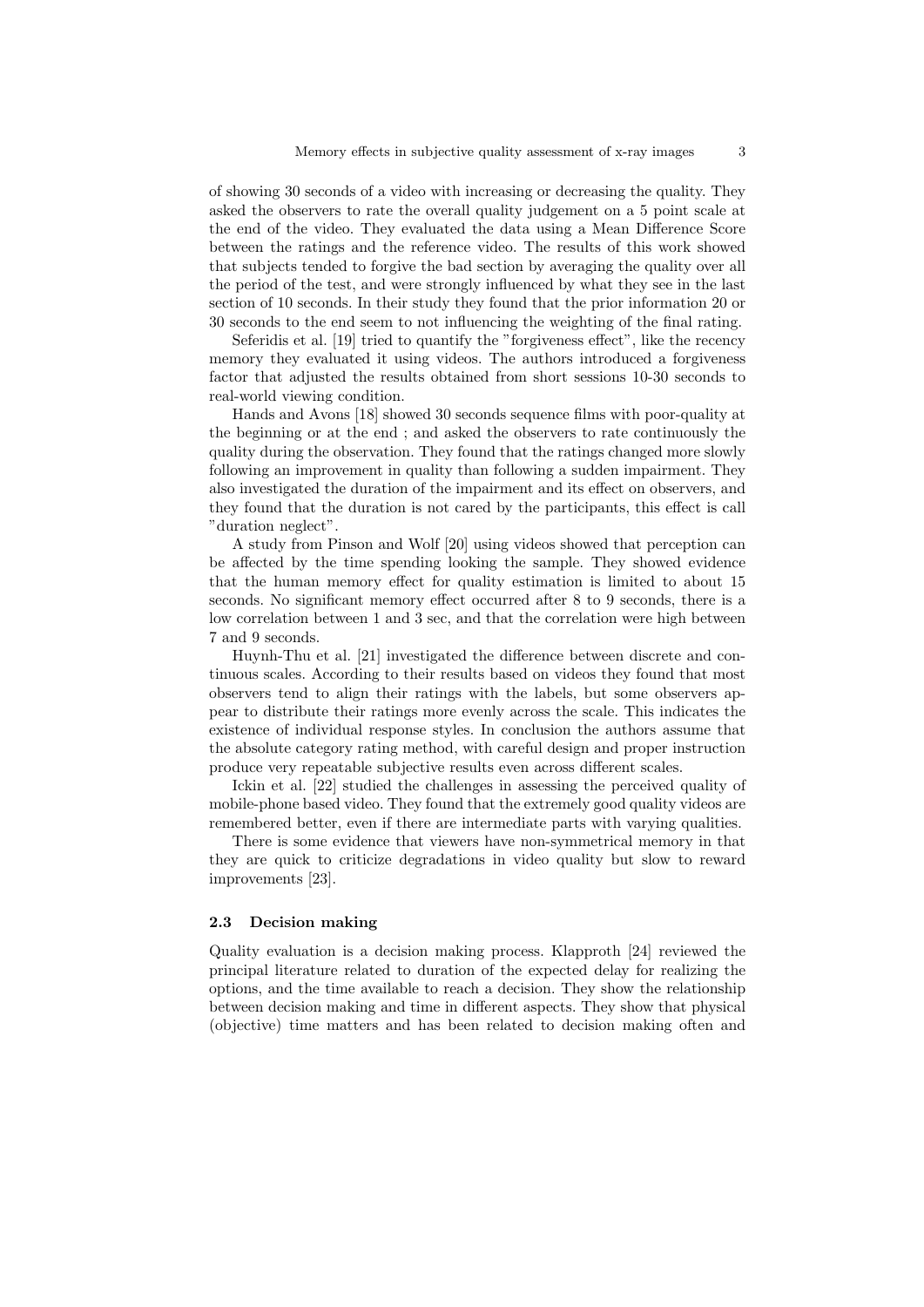extensively. Also that psychological (subjective) time affect decision. Moreover, they show that anticipating delays in realizing an option not only reduces the value of that option, but also alters its mental representation. The time available for making choices has an impact on the amount of information that is processed and the quality of the final decision.

## 3 Experimental setup

Double stimulus continuous quality scale (pair comparison) method is claimed to be less sensitive to context (i.e., subjective ratings are less influenced by the severity and ordering of the impairments within the test session). Single stimulus continuous quality evaluation (category judgement) method is claimed to yield more representative quality estimates. In this work we will use the single stimulus continuous quality evaluation method [25].

## 3.1 Viewing conditions

The experiment was done in a controlled environment and with a medium ambient illumination at around 60 Lux. We used a single monitor, an Eizo ColorEdge CG246 display  $(24.1" - 61cm)$ , with a resolution of 1920 x 1080, calibrated with the ColorNavigator 6 software for a color temperature of 6500K, a gamma of 2.20, a luminous intensity of  $100 \text{cd/m}^2$ , and a black level of  $0.15 \text{cd/m}^2$ . We did not set any restrictions for participants regarding the proximity of the screen to the user during the experiments. The users were allowed to take flexible and comfortable position; the position they are accustomed to take while doing this observation in daily work life. The viewing distance was around 50-60cm from the monitor.



Fig. 1. Experimental X-ray images; image 1 on the left, image 2 in the center, and image 3 on the right.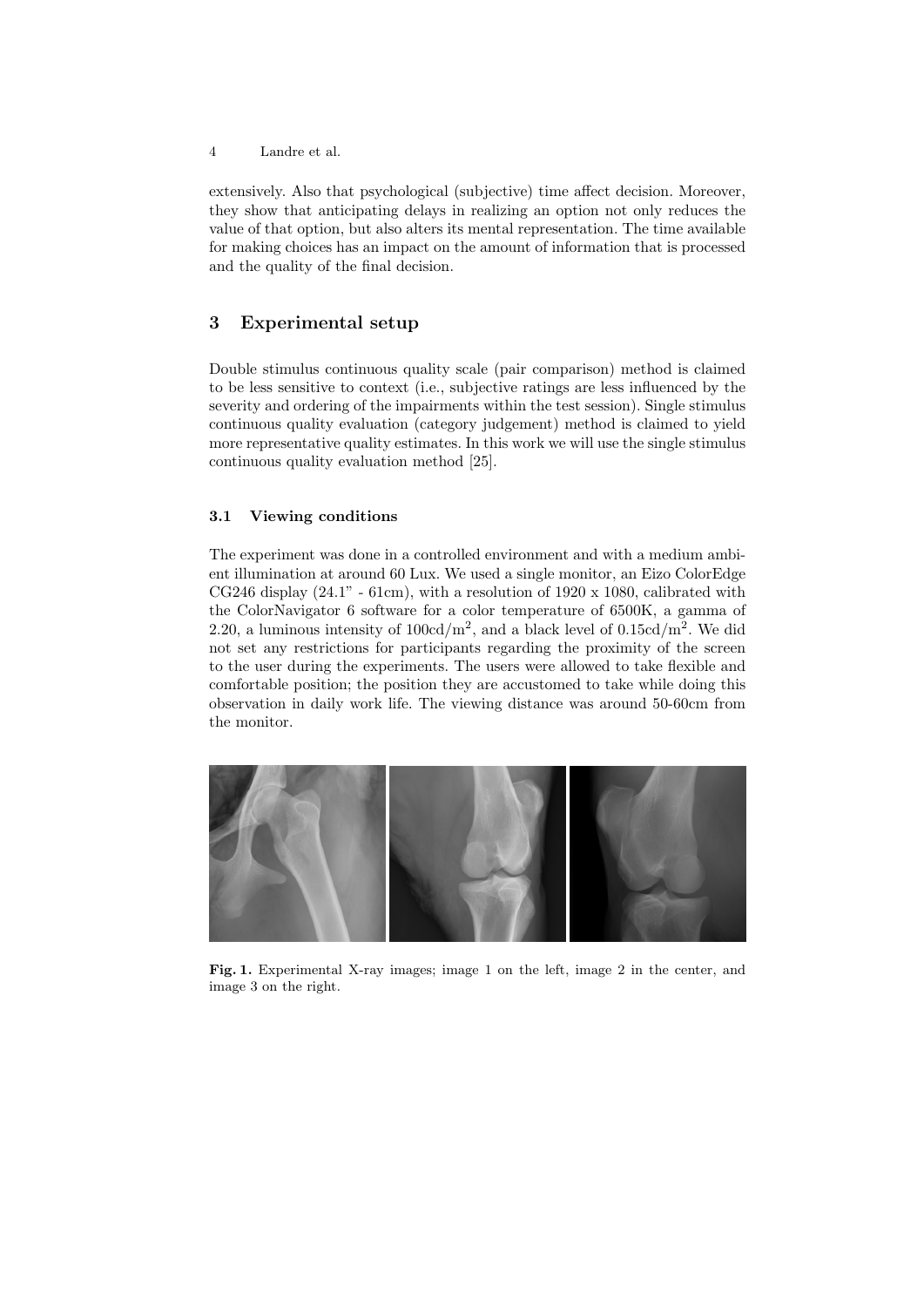### 3.2 Data

The images used for the experiment were three X-ray images of a lamb femur phantom (Figure 1), image set 1 and image set 2 from Precht et al. [26] and image set 3 from Precht et al. [27]. The images in a set are different according to the variation of the X-ray dose and software optimization (Table 1). This resulted in three versions of image 1, three version of image 2, and four versions of image 3.

Table 1. Details of the images used in the experiment. The table shows the version of the images, x-ray dose in milliampere-seconds (mAs), and software optimization for the three different set of images.

|                             |   |     | Image set Version Dose (mAs) Software optimization |
|-----------------------------|---|-----|----------------------------------------------------|
|                             |   | 16  | $Canon$ MLT $(M)$                                  |
|                             | 2 | 6.3 | Canon $MLT(S)$                                     |
|                             | 3 | 2   | Canon $MLT(S)$                                     |
| $\overline{2}$              |   | 16  | Canon $MLT(M)$                                     |
| $\mathcal{D}_{\mathcal{L}}$ | 2 | 6.3 | Canon $MLT(S)$                                     |
| $\overline{2}$              | 3 | 2   | Canon $MLT(S)$                                     |
| 3                           |   | 8   | Canon $MLT(S)$                                     |
| 3                           | 2 | 3.2 | Canon $MLT(S)$                                     |
| 3                           | 3 | 0.5 | Canon $MLT(S)$                                     |
| 3                           |   |     | Canon $MLT(M)$                                     |

#### 3.3 Observers and task

A total of 20 radiography students were used as observers. All of observers were familiar with medical images, and especially with x-ray images. Ages ranged between 19 and 25, and all observers were Norwegian.

The visual grading assessment was implemented using the "QuickEval" software [28]. Identical instructions were given to all users prior to the experiments with a special training session where we calibrated the observers with examples of best quality image and worst quality image. The scale used was a 5 point scale as recommended by ITU [29]:  $-2$  (Bad),  $-1$  (Poor), 0 (Fair),  $+1$  (Good),  $+2$ (Excellent). For the experiment one image was shown at a time and the instructions was "Rate the images on a 5 points scale according to the sharpness of the trabeculae", the trabeculae are small small elements in the form of beams, struts or rods, that appear in the interior of the bone [30]. Image set 1 was shown first (three versions), then image set 2 (three versions), and at last image set 3 (4 versions). Within each set the images were shown in a random order to the observers. Each version of the image was shown twice to the observers, resulting in a total of 20 images shown to each of the 20 observers, which in total gave 400 ratings for all images.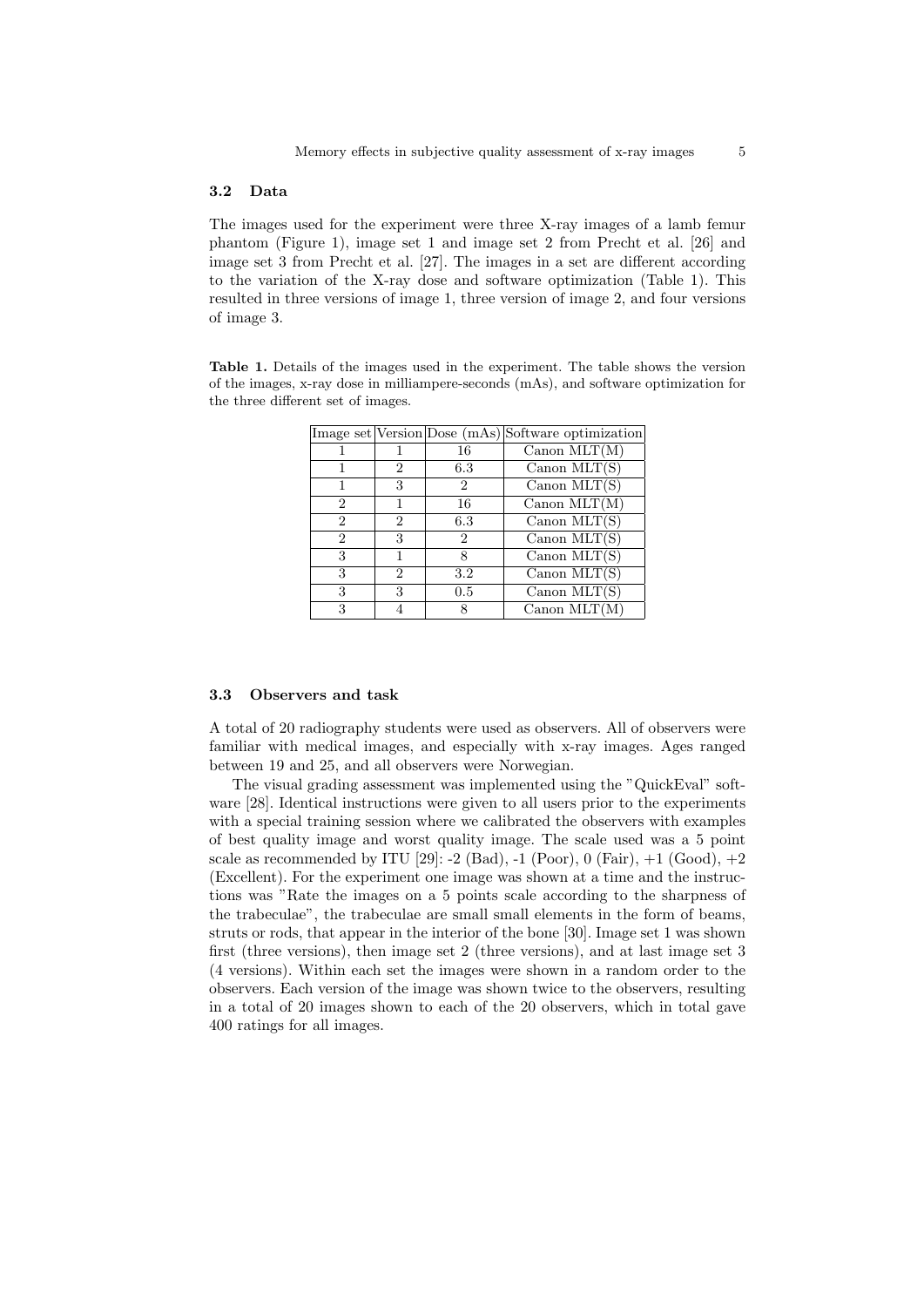## 4 Results and discussion

## 4.1 Memory effect

Figure 2 shows a histogram of the ratings given by the observers, and we can notice that all categories have been used, but that observers have mostly used categories -1, 0 and 1. To study and evaluate the data and the memory effect, the autocorrelation function [31] is an often used mathematical tool for finding repeating patterns. We define the autocorrelation function by the division of the covariance by the variance [32]:

$$
r_k = \frac{c_k}{c_0},\tag{1}
$$

where  $k$  is the lag,  $c_0$  is the sample variance and

$$
c_k = \frac{1}{T-1} \sum_{t=1}^{T-k} (y_t - \bar{y})(t_{t+k} - \bar{y}).
$$
\n(2)



Fig. 2. Histogram of ratings given by the observers.

For the further analysis, we subtracted the average rating given to an image by all observers to the ratings given an observer to this image, and divided it by the standard deviation for all observers for that image:

$$
RC_{ij} = \frac{R_{ij} - \frac{1}{N} \sum_{j=1}^{N} R_{ij}}{\sqrt{\frac{1}{N-1} \sum_{j=1}^{N} \left| R_{ij} - \left( \frac{1}{N} \sum_{j} R_{ij} \right) \right|^2}},
$$
(3)

where  $RC$  is the standard score rating for image i given by observer j, N the total number of observers, and  $R$  the raw rating given by an observer.

The autocorrelation function was calculated for all observers for 20 lags, since the observers each gave 20 ratings. To reduce the impact of the order in which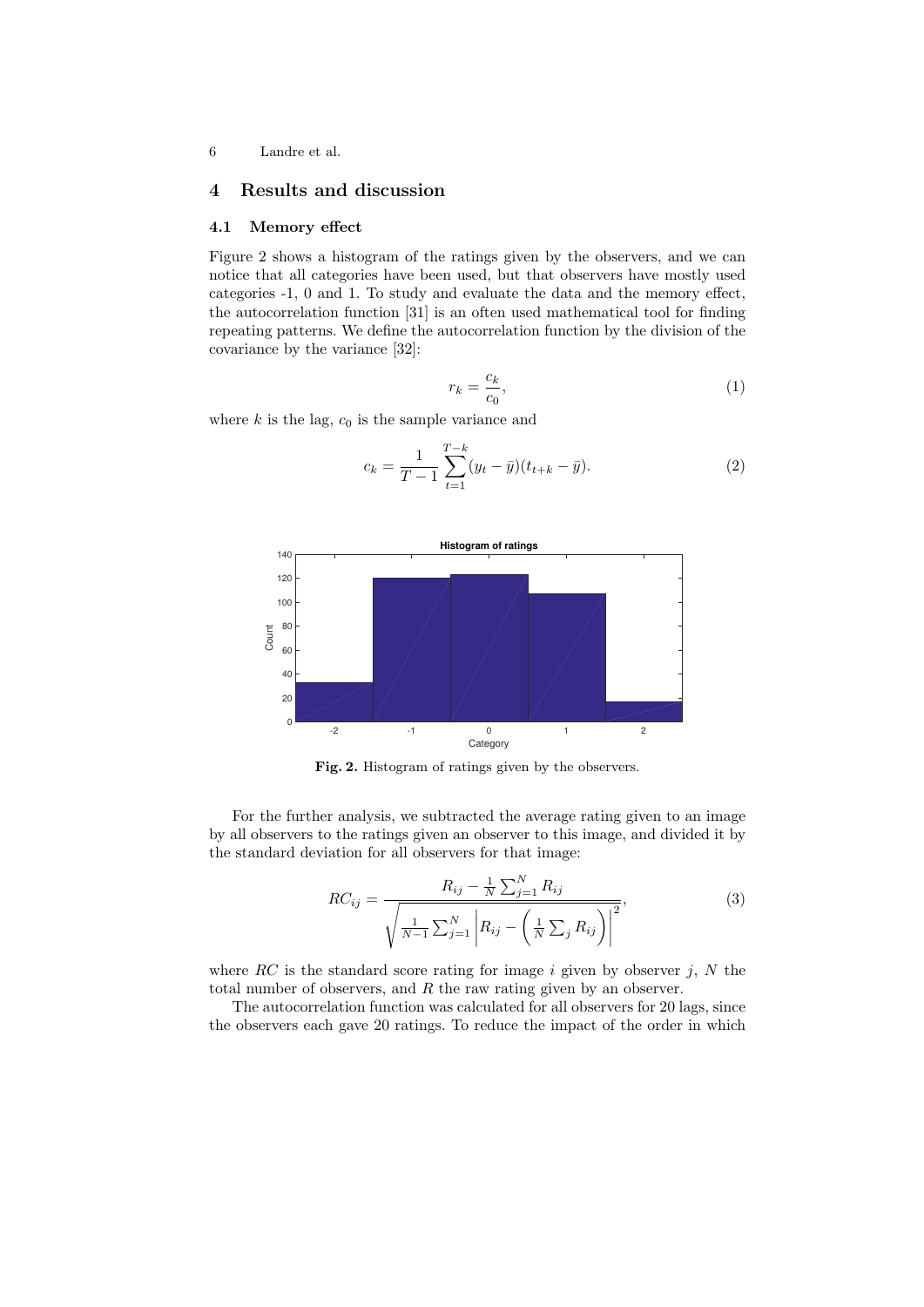in the observers carried out the experiment 1000 permutations of the observer order were carried out, and the average of the autocorrelation for these 1000 permutations were taken. In a theoretical case, where there is no presence of a memory effect, i.e. that the current rating given by an observer is influenced by the previous rating(s), the autocorrelation function should be close to zero all lags except 0 (which should be 1). The sample distribution can also influence the autocorrelation, for example if most ratings were identical, but as shown in Figure 2 there is more or less an even distribution between category −1, 0 and 1, and some ratings in categories −2 and 2.



Fig. 3. Autocorrelation for all observers for 20 lags. The horizontal blue lines represents the 95% confidence bounds.

The autocorrelation function is shown in Figure 3. We can notice that there is a drop from 1 to just below 0.4 at lag 1, then there is a steady decrease in the following lags. The blue lines indicate a 95% confidence bounds. There is a fairly high correlation between lag 0 and lag 1, which indicates that the rating given for the current image is influenced by previous ratings when analyzing the results for all observers.

Figure 4 shows the difference in score (raw score) between the duplicates of images (since each version of the image was shown twice). We notice that for most images the original version and its duplicate is rated with the same score. However, there are cases with a difference between the original version and its duplicate. If there are memory effects there would differences in the ratings given by the observers between the original version and its duplicate.

We also analyze the results also for individual observers, as there might be individual differences. Figure 5 shows the results for every single observer in the experiment. The confidence bounds are of course larger as the number of data points are fewer. However, we can notice that there is a large variation between the observers, but that the autocorrelation is reduced with increasing lag and that it is converging.

The content of an image can also influence the ratings given by observers, and therefore we also analyzed the autocorrelation per image set. We also carried out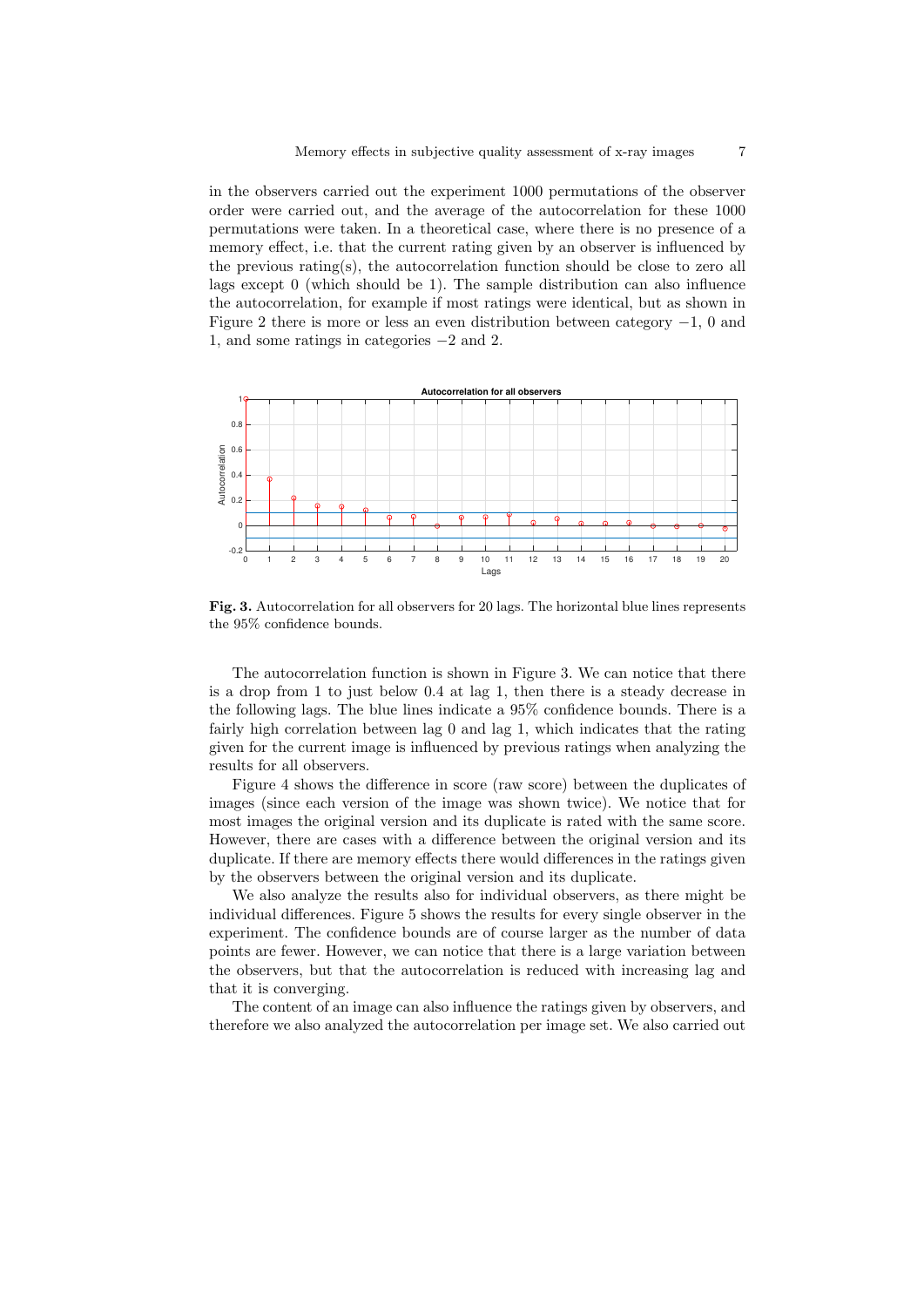

Fig. 4. Difference in score between original version and duplicate for all observers.



Fig. 5. Autocorrelation for individual observers. Each curve indicate a single observer. The horizontal blue lines represents the 95% confidence bounds.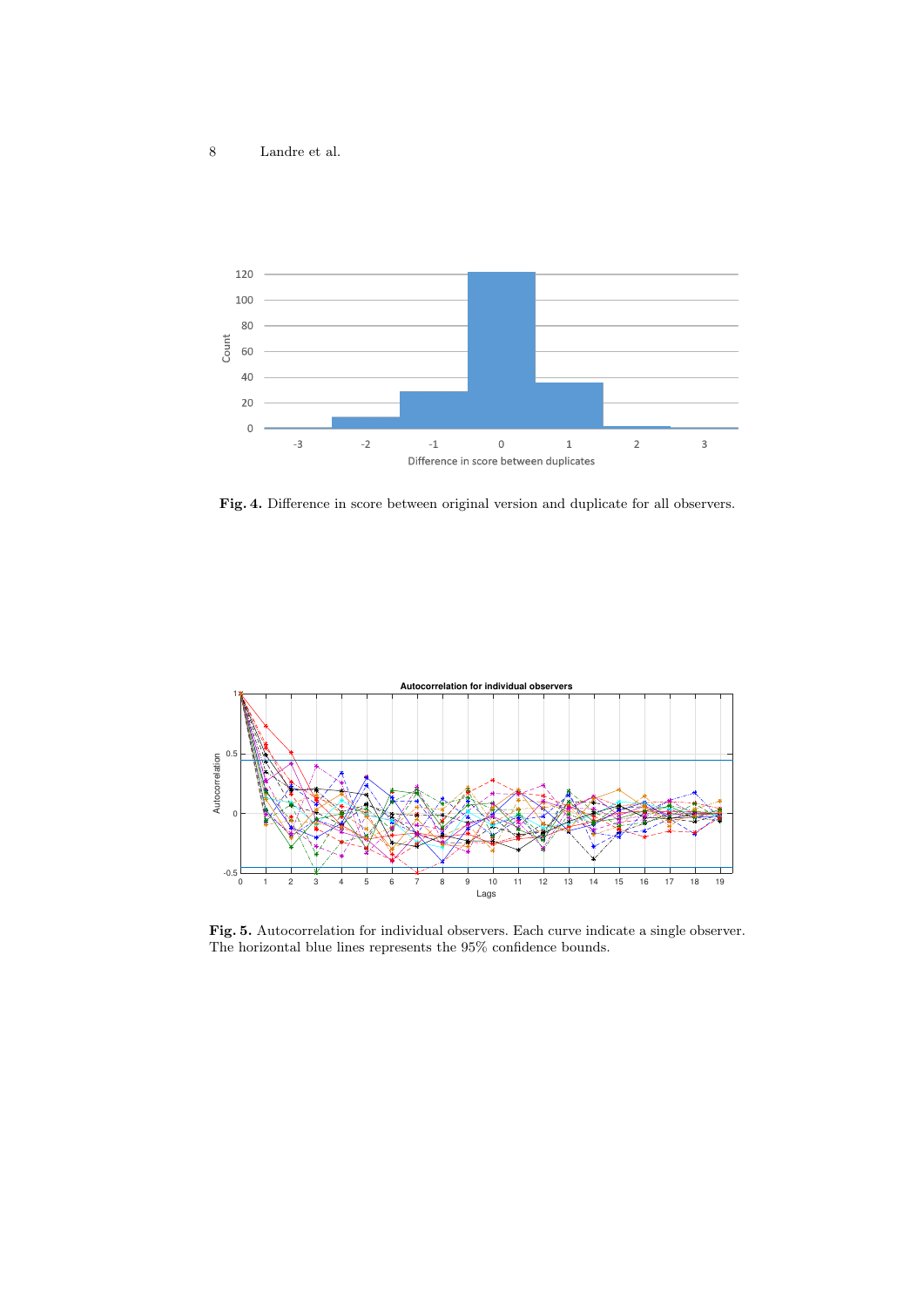1000 permutations as described above. Figure 6 shows the results for the three different images, and we can notice that for image 2 there seems to be a higher autocorrelation than for the two others. Given the reduced number of images and number of observers, it is clear that further investigation with regards to the content of images should be done.



Fig. 6. Autocorrelation per image in the experiment.

One aspect that was not investigated in this work was whether the observers recognized that the same image was shown twice and tried to remember what they scored earlier. If this occurred it might influence the results. This aspect should be investigated in the future.

### 4.2 Time

Time is also an interesting parameter in psychometric experiments. Figure 7 shows a boxplot of the time the observers spent on the three image sets. We can notice that the average and median time spent is reduced as the observers rated the different image sets.

Furthermore, we also analyze the time spent by the observers when giving the different ratings for each category  $(-2,-1,0,1, \text{ and } 2)$ . Figure 8 shows the average time in seconds for each category in the experiment. We can notice that the observers used less time when they gave a high score compared to giving a low score. The effect is not very dominant though: on average the observers use approximately 20% less time than average to assign a top score , and approx. 20% more time than average to assign the lowest score. This result is similar to [22], who found observers to respond faster when giving a high score compared to low scores.

## 5 Conclusion and Future Work

In this study we want to evaluate the potential presence of memory effects on in subjective experiments. A set of x-ray images were shown to observers, and the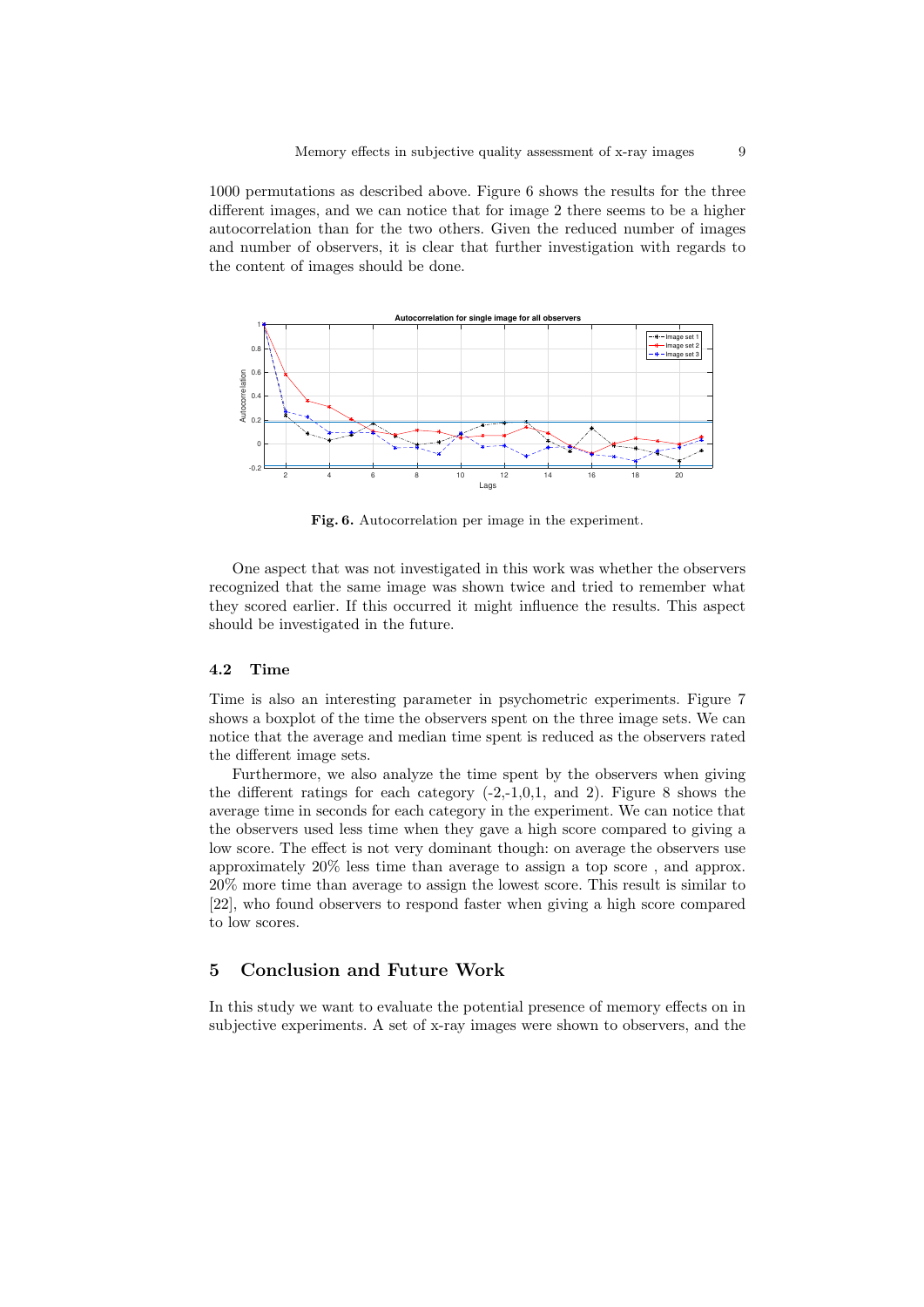

Fig. 7. Boxplot representing the time spent by the observers evaluating the images for the three image sets.



Fig. 8. Average time in seconds for each category represented with a 95% confidence interval.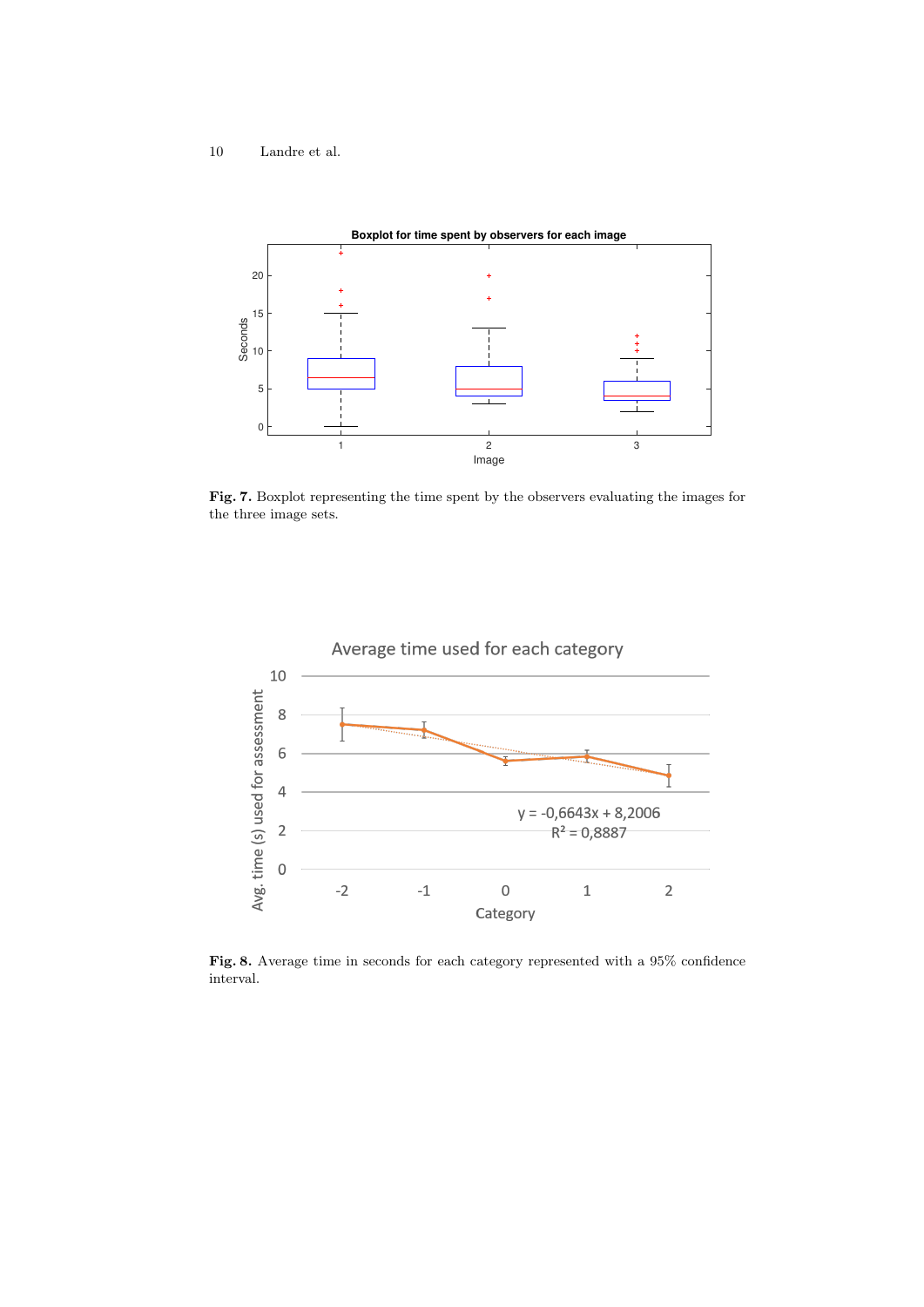autocorrelation function was used to analyze the influence of previous ratings on the current rating. The results indicate that there is a correlation between previous ratings and the rating currently given by an observers.

Additional experiments with more images and more observers should be carried out to verify the results found. One should also carry out experiments where the order of the image sets are randomized to see if this influences the results.

## 6 Acknowledgments

We would like to thank Dr. Helle Precht, who provided the different images for the experiment.

## References

- 1. Marius Pedersen and Jon Yngve Hardeberg. Full-reference image quality metrics: Classification and evaluation. Foundations and Trends® in Computer Graphics and Vision, 7(1):1–80, 2012.
- 2. Peter G Engeldrum. Psychometric scaling: a toolkit for imaging systems development. Imcotek press, 2000.
- 3. Hamid R Sheikh, Muhammad F Sabir, and Alan C Bovik. A statistical evaluation of recent full reference image quality assessment algorithms. IEEE Transactions on image processing, 15(11):3440–3451, 2006.
- 4. Walter H Ehrenstein and Addie Ehrenstein. Psychophysical methods. In Modern techniques in neuroscience research, pages 1211–1241. Springer, 1999.
- 5. Peter G Engeldrum. Psychometric scaling: avoiding the pitfalls and hazards. In PICS, pages 101–107, 2001.
- 6. Peter G Engeldrum. Image quality modeling: Where are we? In PICS, pages 251–255, 1999.
- 7. International Atomic Energy Agency. Quality Assurance Programme for Computed Tomography: Diagnostic and Therapy Applications. Number 19 in IAEA Human Health Series. 2012.
- 8. Tobias Hoßfeld, Sebastian Biedermann, Raimund Schatz, Alexander Platzer, Sebastian Egger, and Markus Fiedler. The memory effect and its implications on web goe modeling. In Proceedings of the 23rd International Teletraffic Congress, pages 103–110. International Teletraffic Congress, 2011.
- 9. Jeremy Freeman and Eero P Simoncelli. Metamers of the ventral stream. Nature neuroscience, 14(9):1195–1201, 2011.
- 10. Michael A Cohen, Daniel C Dennett, and Nancy Kanwisher. What is the bandwidth of perceptual experience? Trends in cognitive sciences, 20(5):324–335, 2016.
- 11. Uwa O. Aideyan, Kevin Berbaum, and Wilbur L. Smith. Influence of prior radiologic information on the interpretation of radiographic examinations. Academic  $Radiology, 2(3):205 - 208, 1995.$
- 12. Lara A. Hardesty, Marie A. Ganott, Christiane M. Hakim, Cathy S. Cohen, Ronald J. Clearfield, and David Gur. memory effect in observer performance studies of mammograms1. Academic Radiology, 12(3):286 – 290, 2005.
- 13. Tamara M. Haygood, Mary A. Qing Liu, Eva M. Galvan, Roland Bassett, Catherine Devine, Elizabeth Lano, Chitra Viswanathan, and Edith M. Marom. Memory for previously viewed radiographs and the effect of prior knowledge of memory task. Academic Radiology, 20(12):1598 – 1603, 2013.